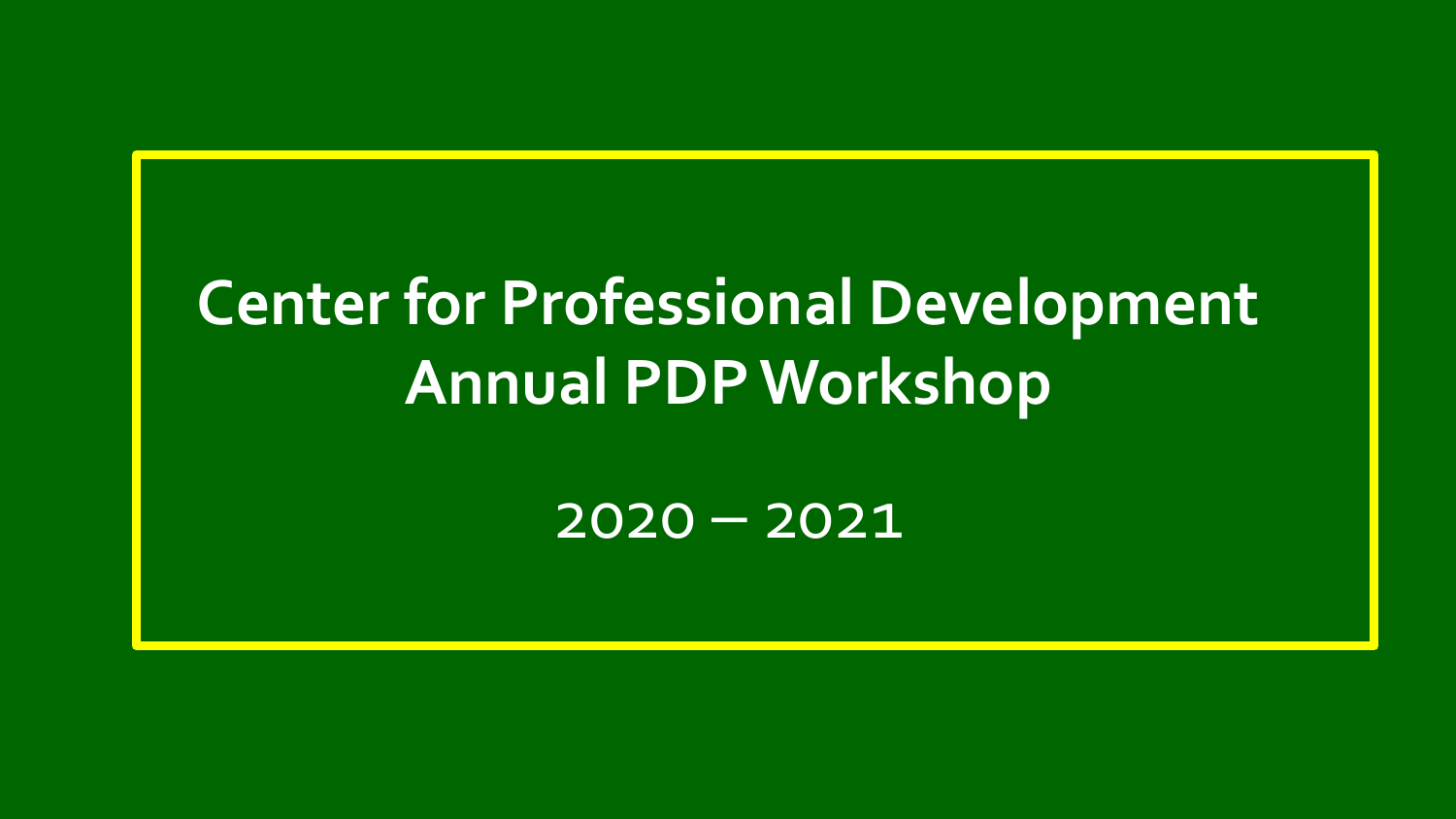• FOR 2021-2022:

- Add a slide about PDP stuff for NEW faculty: Katie Peterson's stuff is pretty advanced.
- Include stuff such as:
- "Write syllabi investigate committees…..start research program. Really introductory stuff.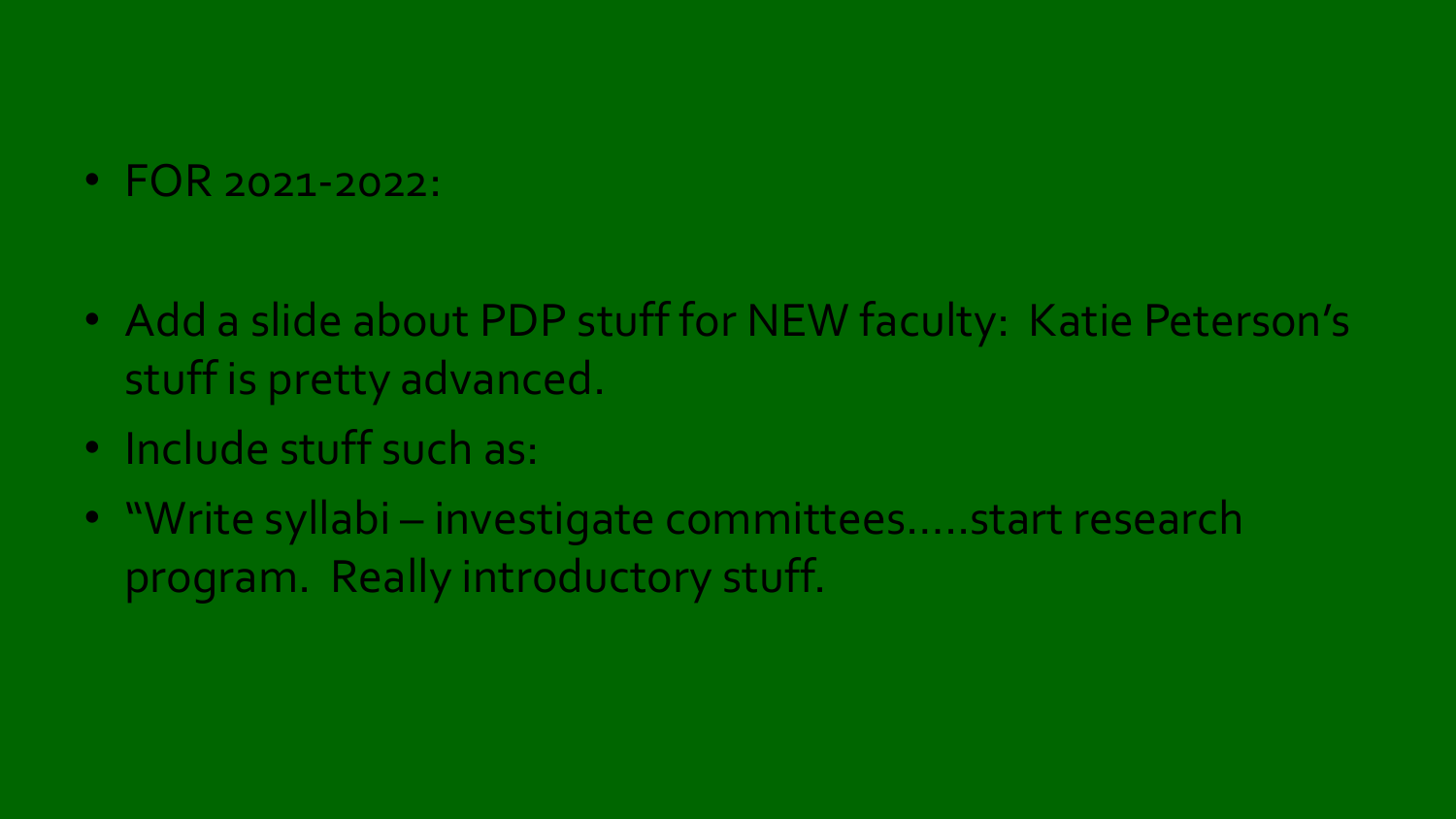#### **Why do I gotta do a PDP and PDR??**

### **Encourages and ensures growth as a professional**

Documents progress towards achieving professional development goals.

Provides opportunity for performance feedback from colleagues, chair, and administration.

Demonstrates meeting goals of your department, college, and BSU.

Builds evidence for progress towards promotion and tenure.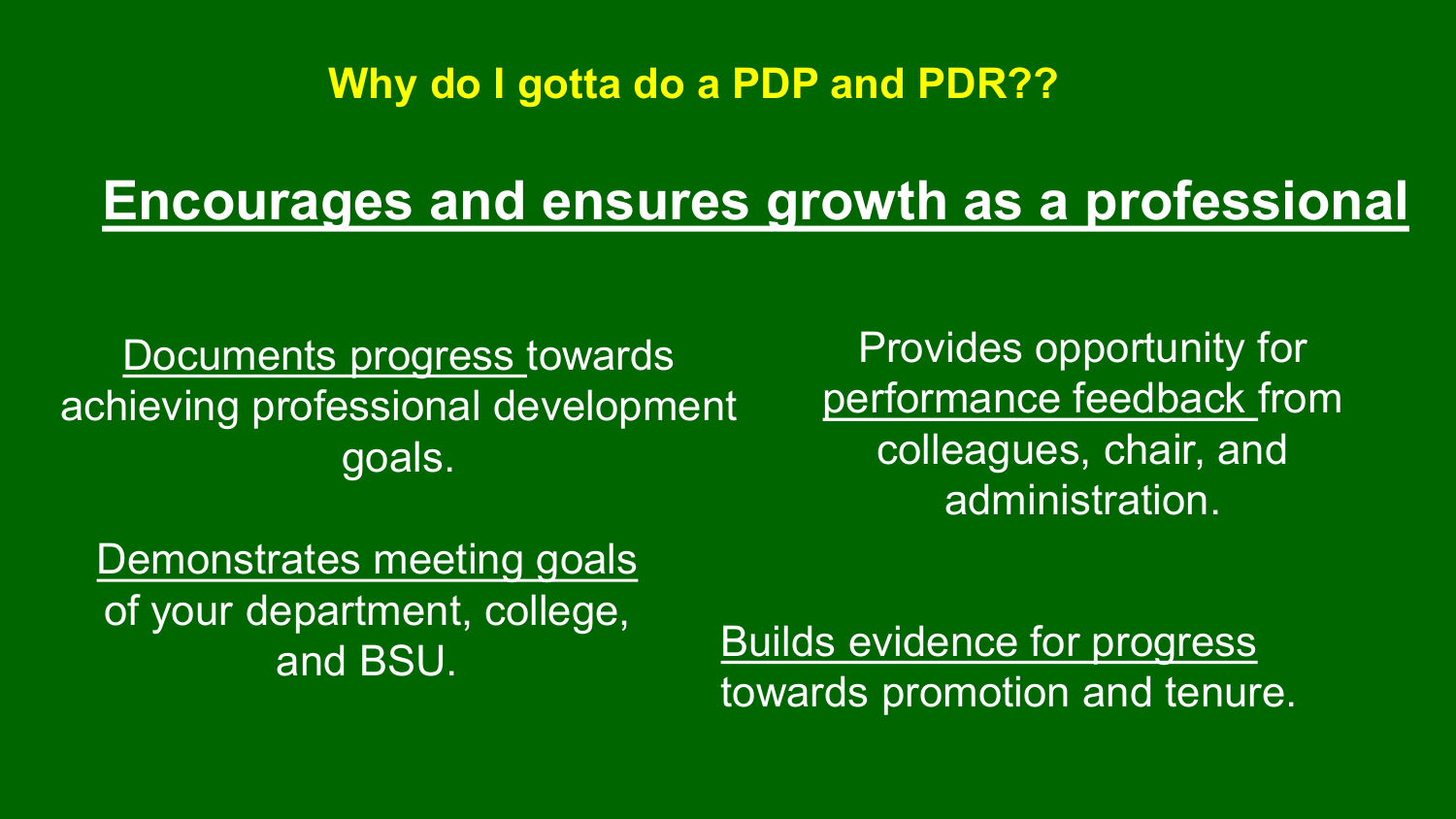## **IFO contract**

#### **ARTICLE 22 Professional Development and Evaluation** Section A

#### Purpose

• The purpose of professional development is to provide for continuing improvement in teaching, in other student interactions, in the quality of scholarly activity and other service to the university and community. The purpose of evaluation is to provide faculty with information which will contribute to their professional development. The evaluation processes are intended to be supportive of a faculty member's desire for continuing professional growth and academic excellence. This process contributes to various personnel activities and supports the interest of each faculty member to achieve continuing professional growth and to pursue the highest possible level of academic excellence.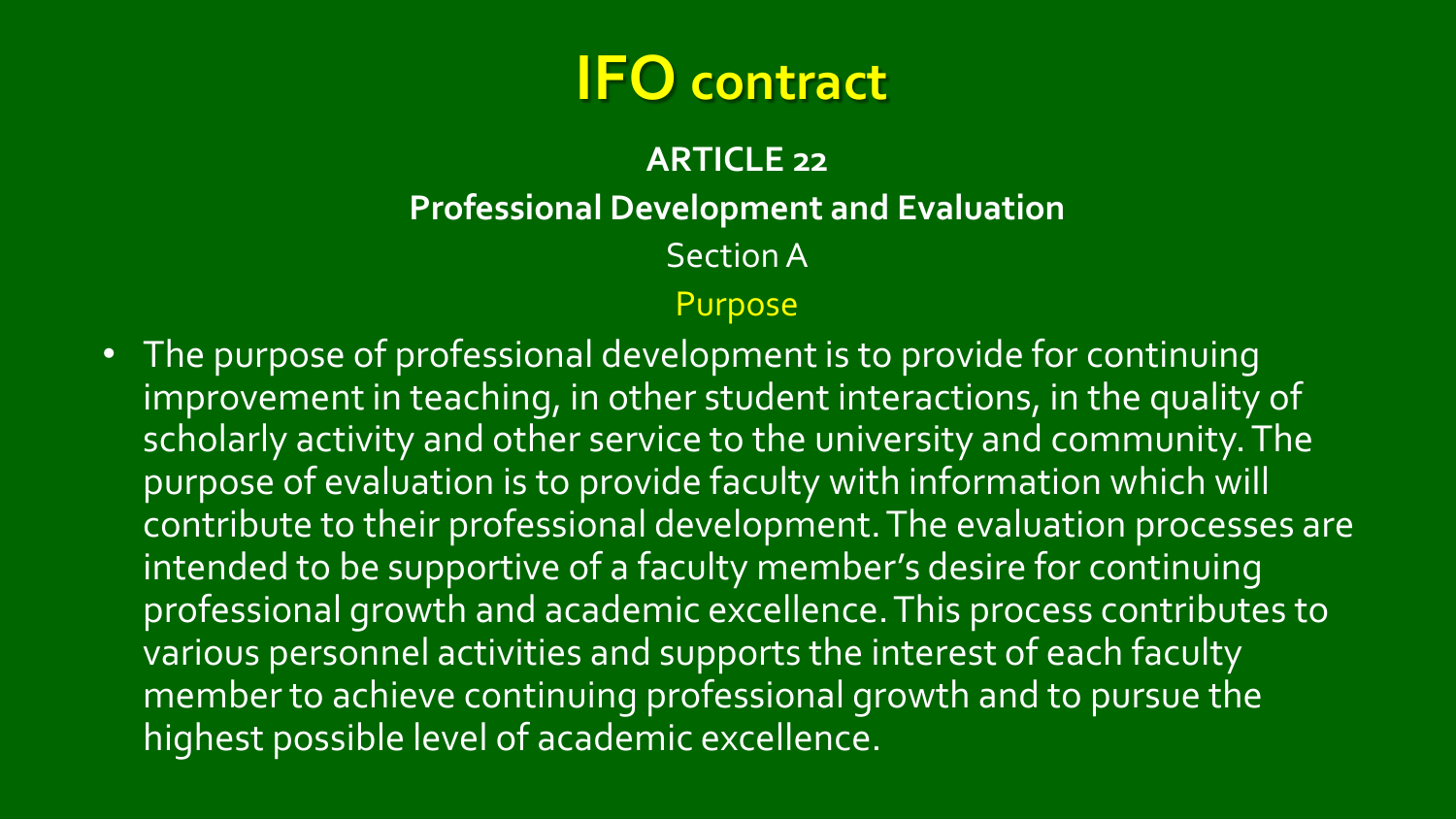

#### The criteria shall include:

- 1. Demonstrated ability to teach effectively and/or perform effectively in other current assignments.
- 2. Scholarly or creative achievement or research.
- 3. Evidence of continuing preparation and study.
- 4. Contribution to student growth and development.
- 5. Service to the university and community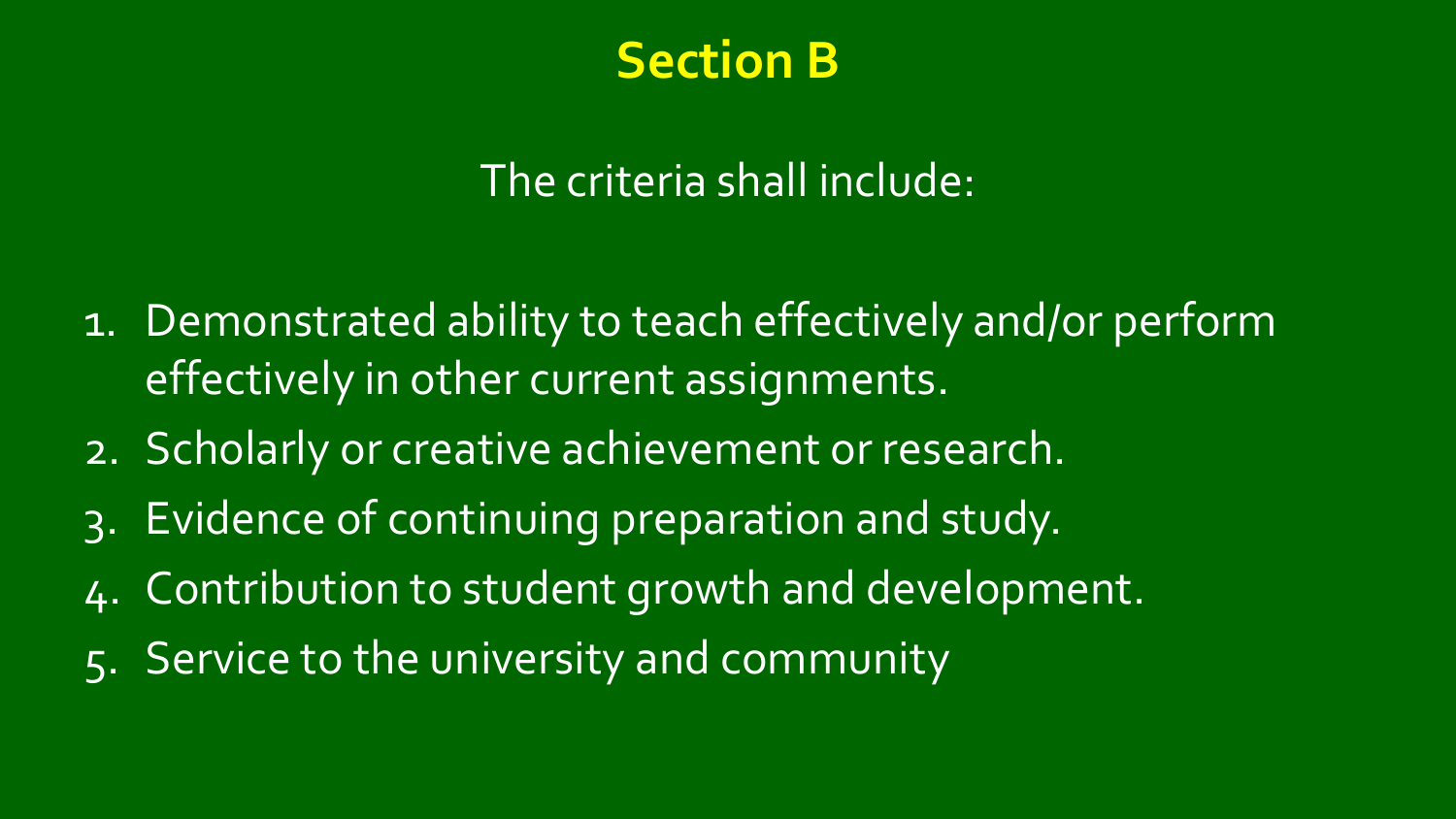#### 2020-2021 Professional Development and Evaluation (Article 22) (including Head Coaches)

\*\*\* PDP - Professional Development Plan

\*\*\* PDR - Progress Report

| <b>ARTICLE</b><br>22                                                                                                                     | PDP**<br><b>PDP</b> consult<br>with Dean /<br>Supv by: | PDP to<br>Dept via<br>Chair by: | Department<br>feedback to<br><b>Faculty</b><br>(encouraged)<br>by: | PDP to<br>Dean / Supv<br>by: | Dean / Supv<br>feedback<br>on PDP to<br>Faculty by: | PDR***<br>PDR and<br>documentation<br>to Dept through<br>Chair | Department<br>comments<br>(through chair)<br>on PDR to<br>Faculty by: | <b>Final PDR.</b><br>documentation<br>and Chair / Dept<br>comments to<br>Dean / Supv by: | Meet with<br>Dean / Supv<br>to discuss<br>PDR by: | Dean / Supv<br>eval to<br><b>Faculty</b> and<br>copy to HR<br>file and<br>VP by: |
|------------------------------------------------------------------------------------------------------------------------------------------|--------------------------------------------------------|---------------------------------|--------------------------------------------------------------------|------------------------------|-----------------------------------------------------|----------------------------------------------------------------|-----------------------------------------------------------------------|------------------------------------------------------------------------------------------|---------------------------------------------------|----------------------------------------------------------------------------------|
| 1 <sup>st</sup> Yr. Prob<br><b>Faculty</b> who<br>begin Fall 20                                                                          | $9 - 11 - 20$                                          | $9 - 18 - 20$                   | $10 - 2 - 20$                                                      | $10-9-20$                    | 11-13-20                                            | $4 - 9 - 21$                                                   | $4 - 23 - 21$                                                         | $5 - 7 - 21$                                                                             | $8 - 25 - 21$                                     | $8 - 27 - 21$                                                                    |
| <b>These dates</b><br>are from<br>2019-20<br>timelines,<br><b>REMINDER</b><br>for<br>Probationary<br><b>Faculty who</b><br>began Fall 19 |                                                        |                                 |                                                                    |                              |                                                     |                                                                |                                                                       | 5-8-20                                                                                   | 8-25-20                                           | 8-28-20                                                                          |
| $2nd - 4th$<br>Probationary<br><b>Fixed Term</b><br>$(.75)$ FTE or<br>more<br><i>(includes</i><br>assistant and<br>head coaches)         | $9 - 11 - 20$                                          | 9-18-20                         | 10-2-20                                                            | 10-9-20                      | 11-13-20                                            | $2 - 26 - 21$                                                  | $3 - 5 - 21$                                                          | $3 - 26 - 21$                                                                            | $4 - 9 - 21$                                      | $4 - 23 - 21$                                                                    |
| $5^{th}$ Yr.<br>Probationary<br><b>Tenure</b>                                                                                            | $9 - 11 - 20$                                          | $9 - 18 - 20$                   | $10 - 2 - 20$                                                      | $10 - 9 - 20$                | 11-13-20                                            | $1-6-21$                                                       | $1-31-21*$                                                            | $1 - 31 - 21$ *                                                                          | $2 - 26 - 21$                                     | $3 - 26 - 21$                                                                    |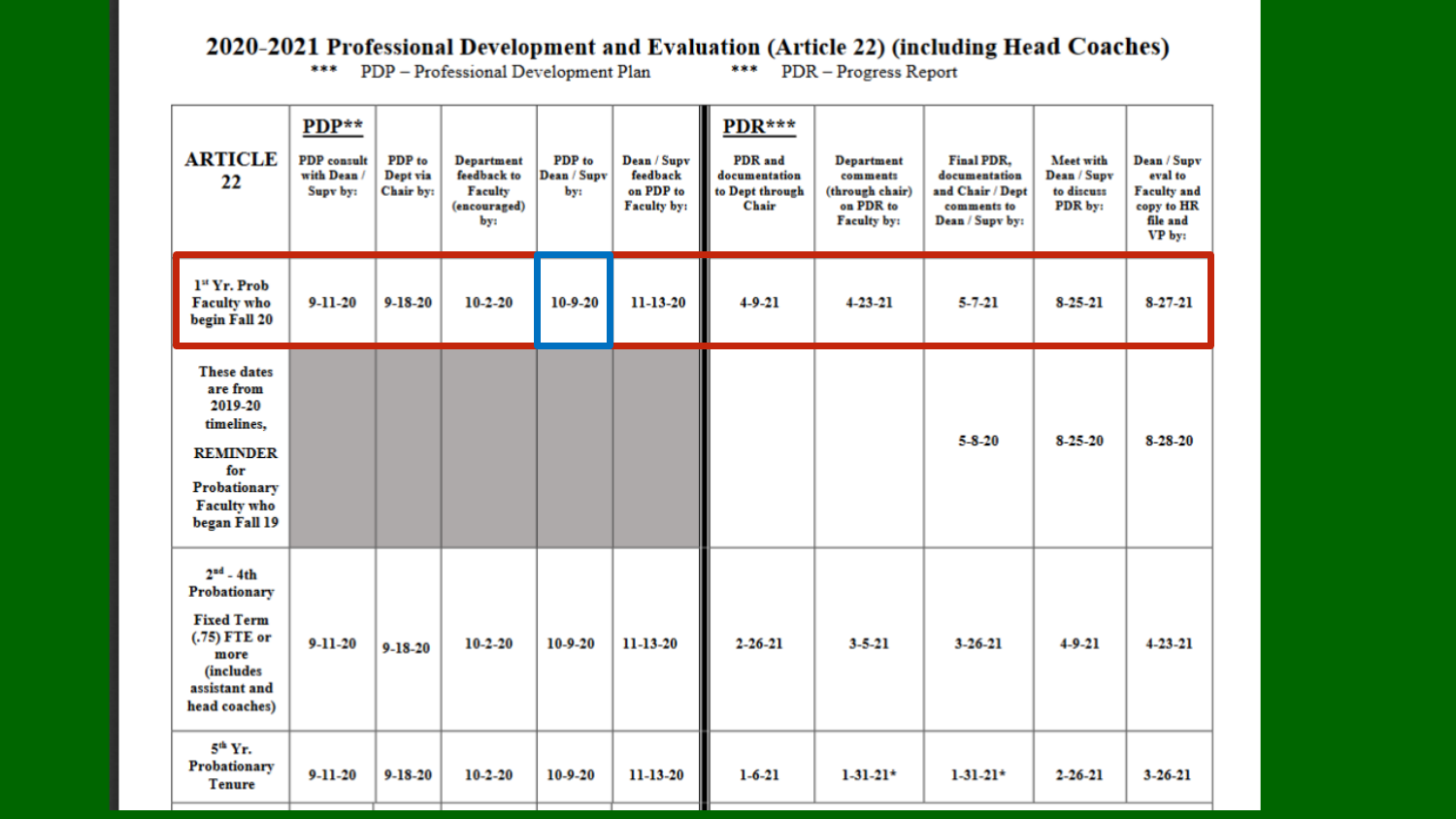# PDP and PDR as a whole:

- It is developmental showing growth
- It is an exchange between you and your dean
- It is documentation building towards tenure

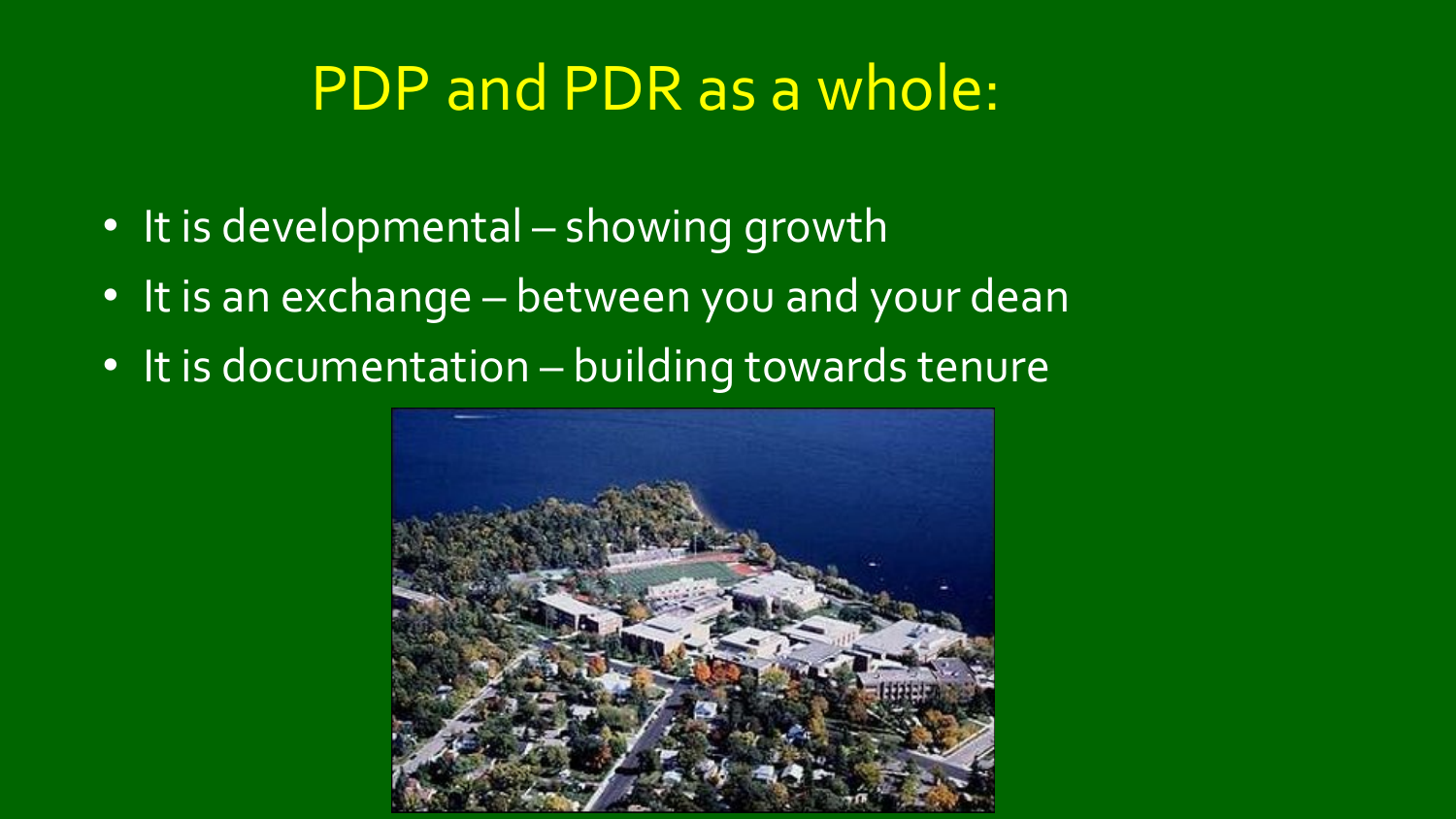# How to go about putting this together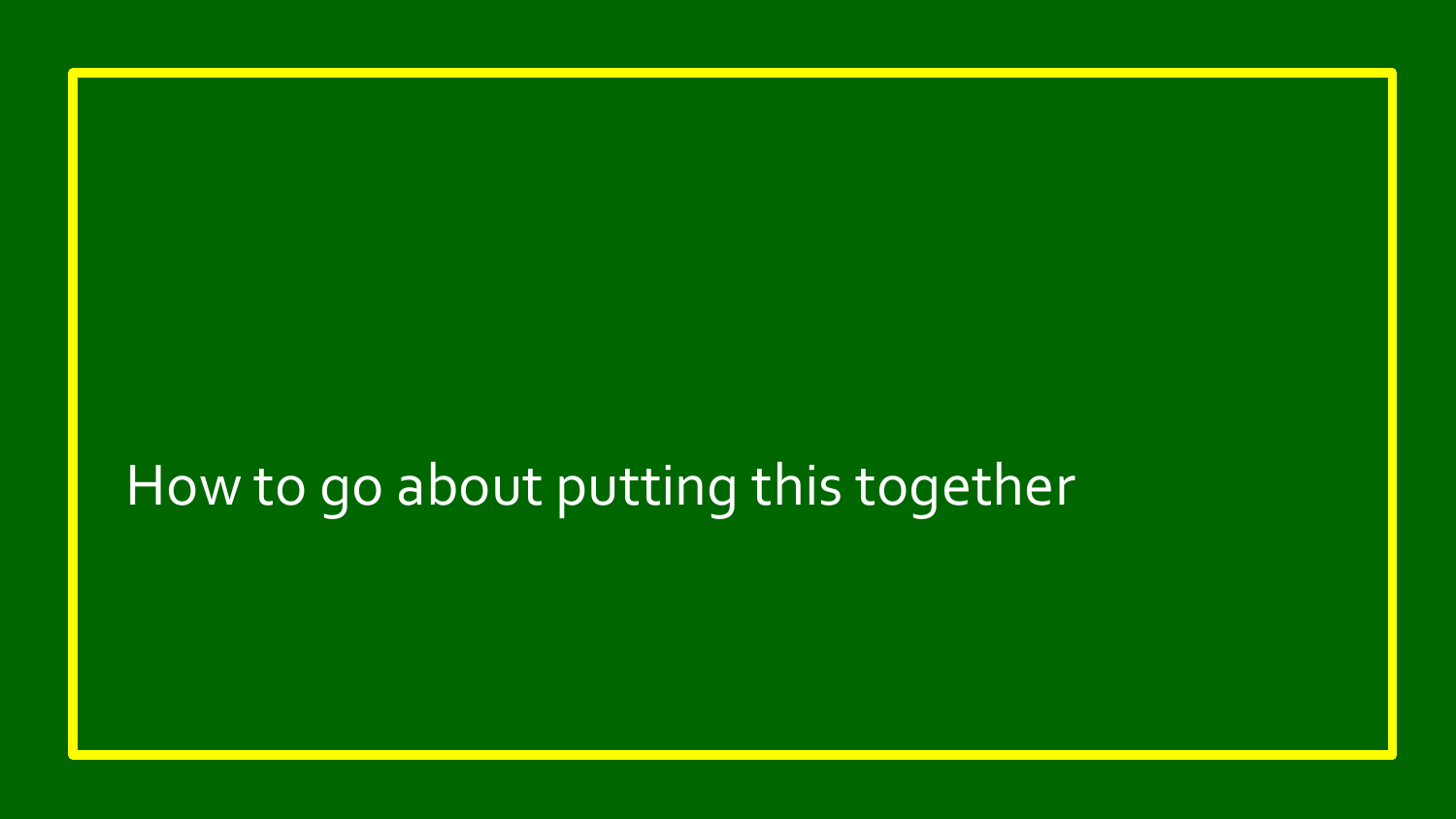#### Start with your goals

- Describe your progress/ outcomes/ significance for each goal.
- Support with documents in your PDR

PDP example: Increase student growth and retention through multiple strategies. Success will be measured by tracking student performance (course grades), DFW rates, and number of declared chemistry majors (at the beginning and end of the Principles of Chemistry I and II semesters).

- **Create "active lectures" that incorporate active learning techniques such as in-class problems, group work, videos, and demonstrations. An emphasis will be placed on student participation and interaction. Adoption of this pedagogical approach is based on research that active learning increases student performance and decreases DFW rates.**
- Improve the communication of specific learning outcomes to ensure students understand expectations. This will enable them to do well on exams and be prepared for future chemistry courses.
- Submit student reports to the Early Alert and Retention System (EARS) now Starfish to communicate student absences, low exam scores, and other behavioral or academic issues that affect performance and retention.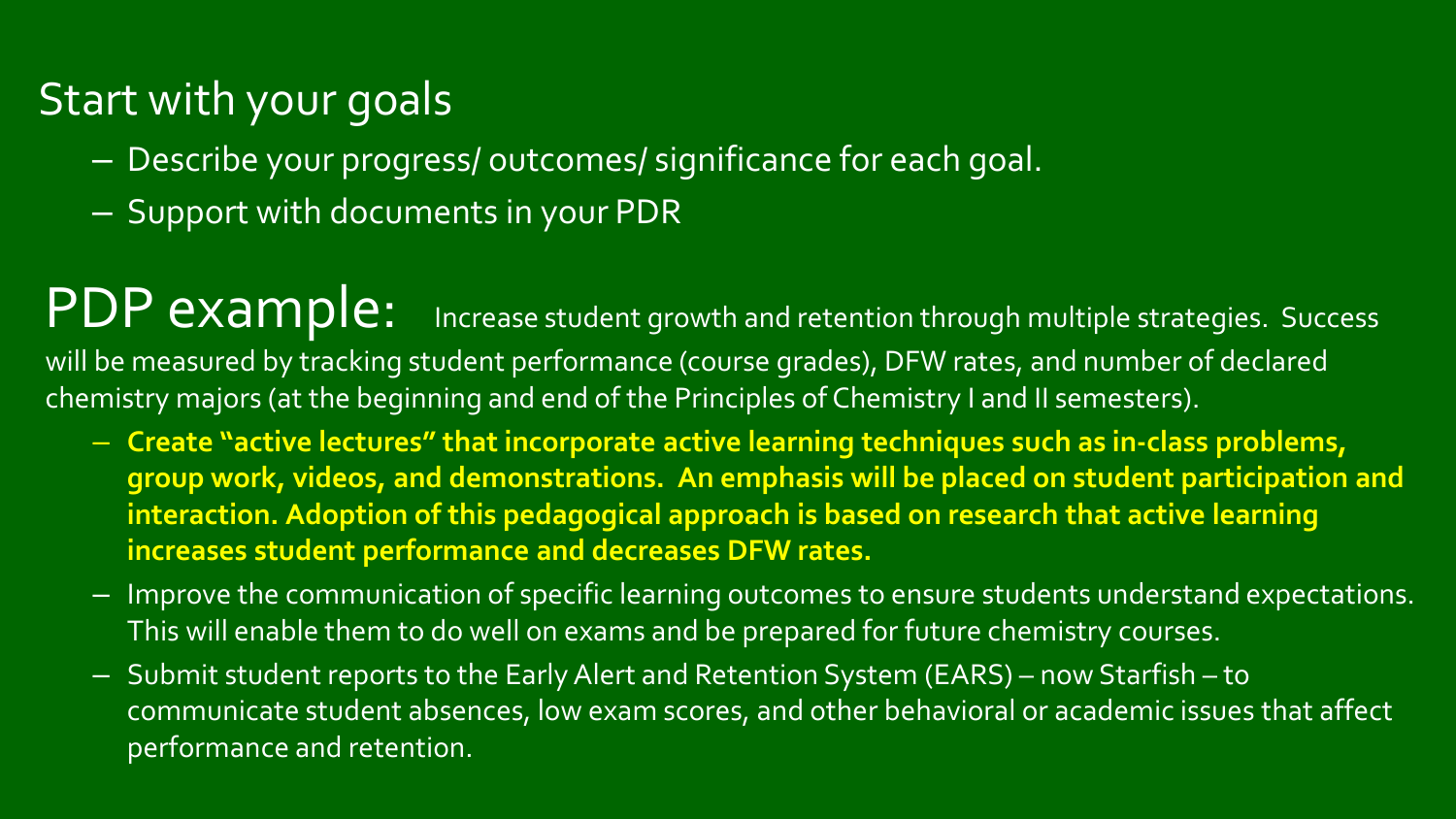# What does a PD**R** look like?

- **This text was found on the PRP:**
- **Create "active lectures" that incorporate active learning techniques such as in class problems, group work, videos, and demonstrations. An emphasis will be placed on student participation and interaction. Adoption of this pedagogical approach is based on research that active learning increases student performance and decreases DFW rates.**
- **On the PDR – narrative and evidence is included that speak to this plan**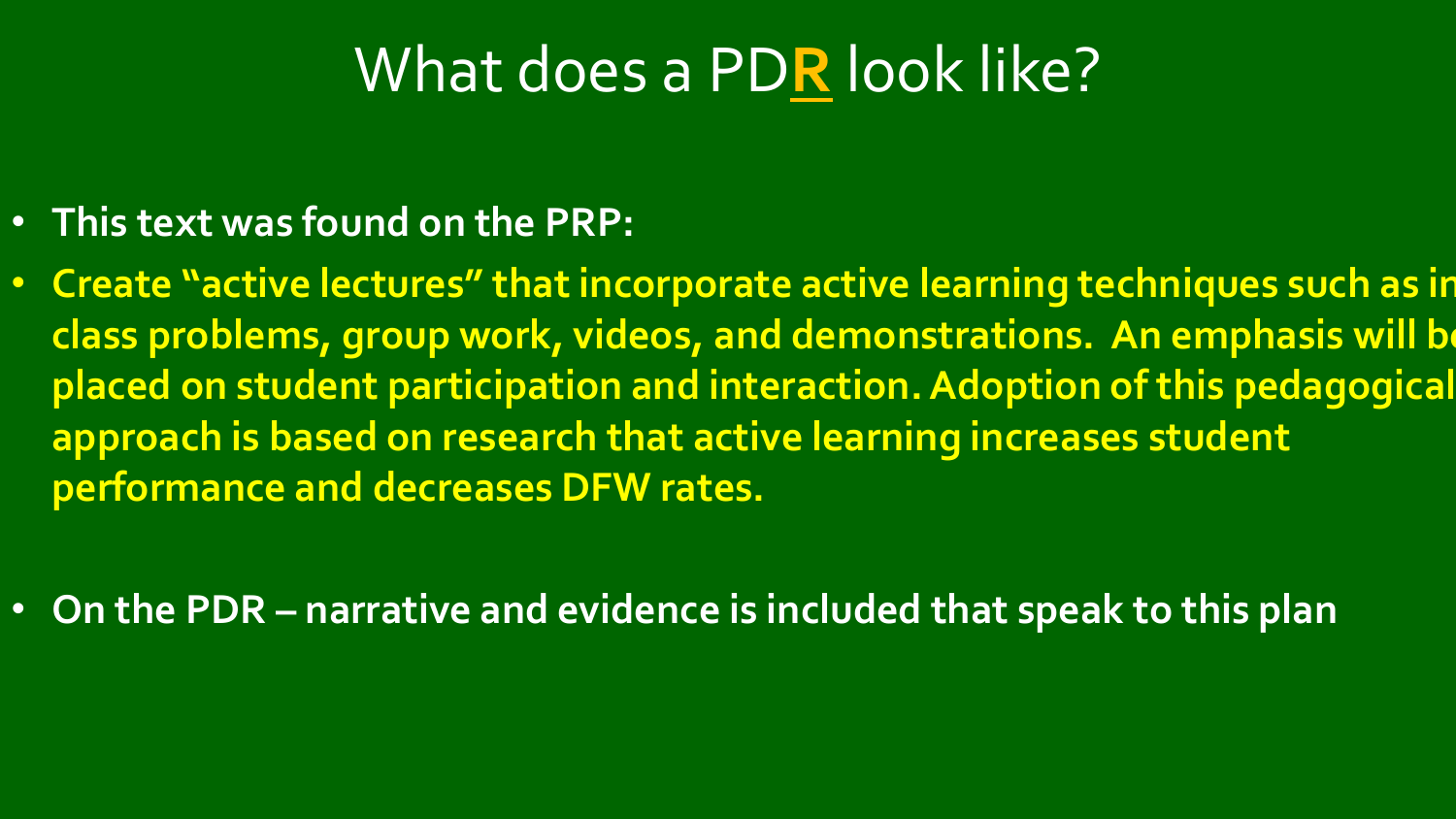### What does a PD**R** look like? Example:

**Create "active lectures" that incorporate active learning techniques such as in -class problems, group work, videos, and demonstrations. An emphasis will be placed on student participation and interaction. Adoption of this pedagogical approach is based on research that active learning increases student performance and decreases DFW rates.** 

- 1.During every lecture students were asked to work on practice problems in-class and, in the process, collaborate with their peers. I utilized active learning techniques such as think-pairshare, having students re-write the notes in their own words, and posing questions to the students (with the expectation that they answer). In course evaluations, many students commented that the example and practice problems during lecture are the helpful (*F2016- CHEM 2211 EndofTermCourse Evaluation* and *S2017-CHEM 2212 MidTermCourse Evaluation*). Specific comments include:
	- "Solving problems with classmates is a little easier to understand. I liked all the example problems and practice problems done together in the lecture."
	- "What is working is when we walk through an example problem from whatever we're learning and then working problems to make sure I understand it."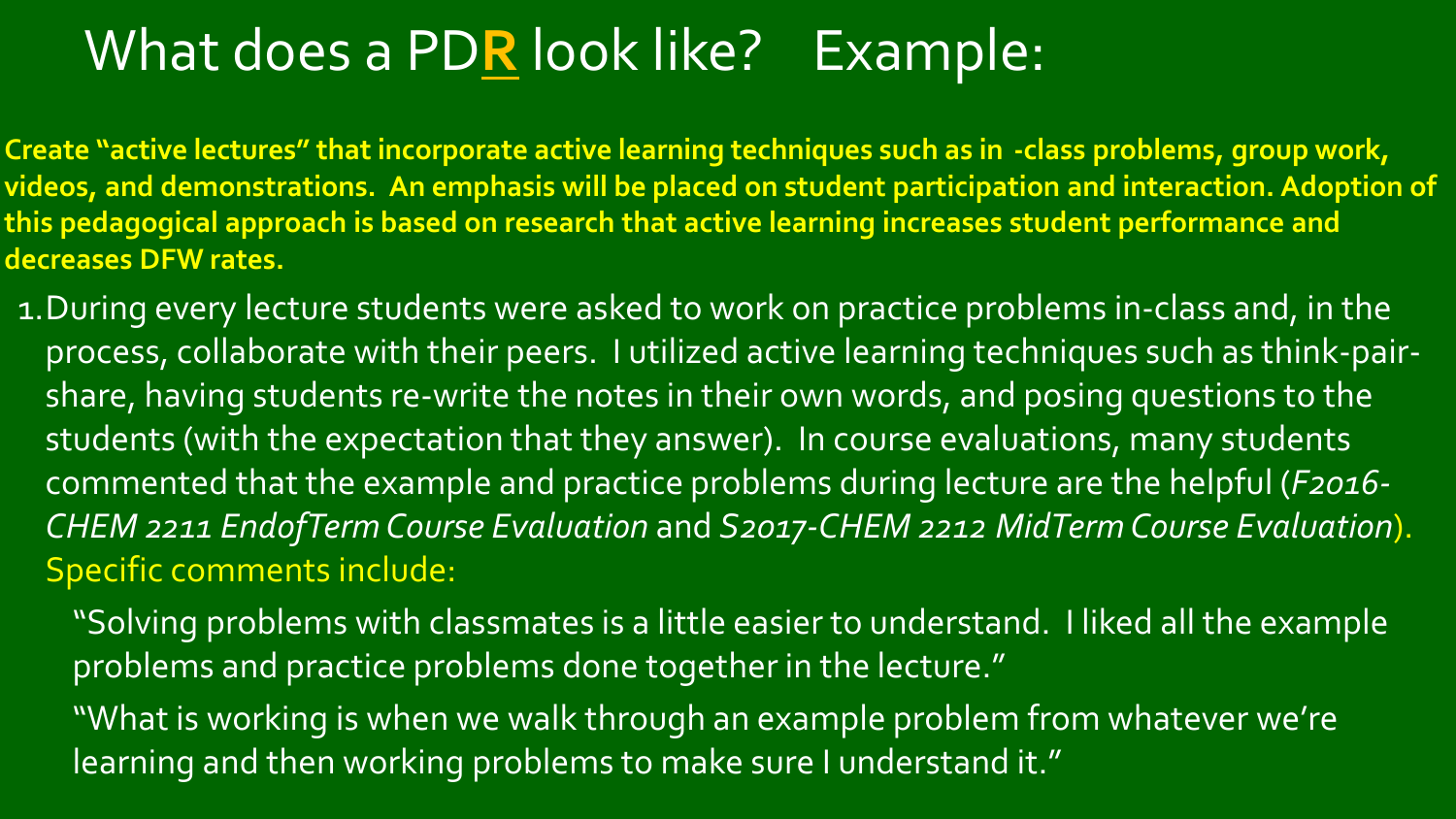### What does a PD**R** look like? Example:

**Create "active lectures" that incorporate active learning techniques such as in -class problems, group work, videos, and demonstrations. An emphasis will be placed on student participation and interaction. Adoption of this pedagogical approach is based on research that active learning increases student performance and decreases DFW rates.** 

2. On average, one video or simulation per chapter was used during class, but additional interactive and video-based learning resources were available to students within the course D2L site (*S2017-CHEM 2212 Supplementary Simulations and Videos*).

In a course evaluation, a student commented that "the videos posted online were a great study aid" (*EndofTermCourse Evaluation*).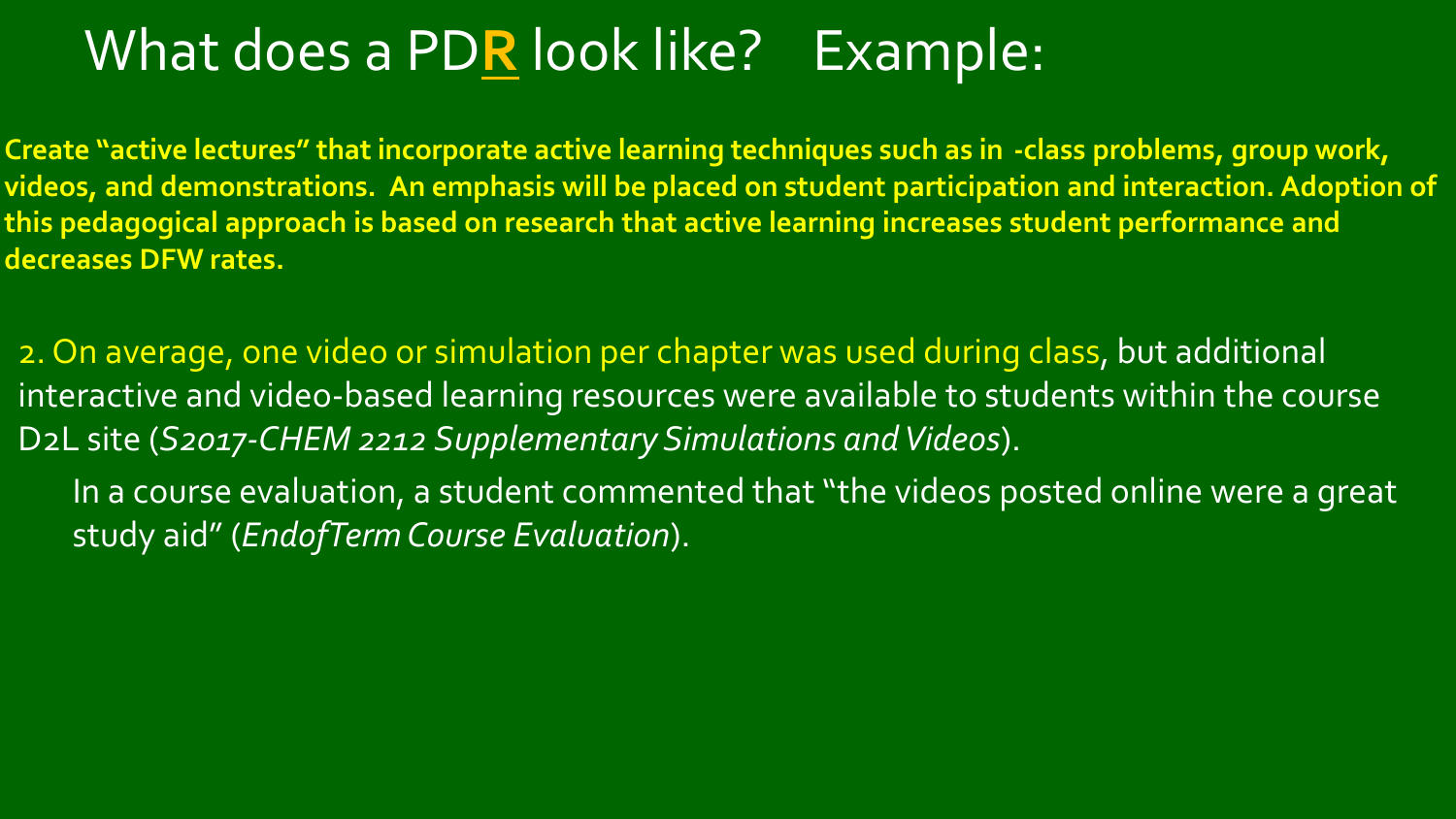## What does a PD**R** look like? Example:

**Create "active lectures" that incorporate active learning techniques such as in -class problems, group work, videos, and demonstrations. An emphasis will be placed on student participation and interaction. Adoption of this pedagogical approach is based on research that active learning increases student performance and decreases DFW rates.** 

3. In Principles of Chemistry (CHEM 2211 and CHEM 2212), the following demonstrations were performed: reactivity of alkali metals with water, emission spectra of metal ions (rainbow salts), balloons as hybrid orbitals and the VSEPR model, solubility of polar and non-polar compounds in water, precipitation reactions, redox reaction (Cu/Ag+), Boyles's and Charles' gas laws (balloons expand under reduced pressure and shrink when temperature is lowered).

Students found the demonstrations and videos exceptionally helpful (23%), very helpful (54%), or moderately helpful (19%) (*EndofTerm Course Evaluation*).

When asked "What do you enjoy about this class?" in course evaluations, multiple students mentioned the lecture demonstrations (*F2016-CHEM 2211 EndofTerm Course Evaluation* and *S2017-CHEM 2212 MidTerm Course Evaluation*).

Etc, etc……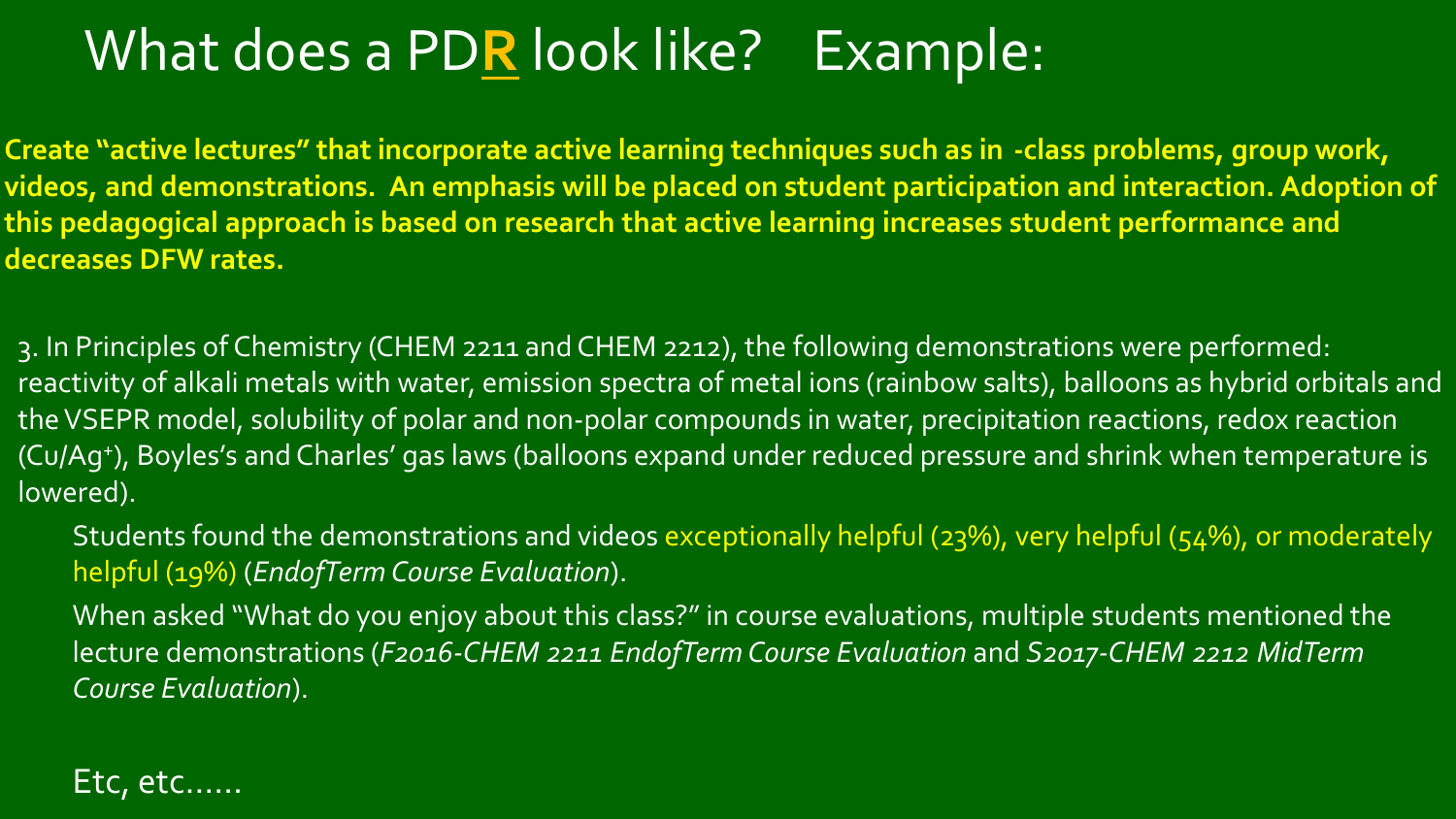## Evidence (documentation) is required

- Maintain a habit of retaining relevant documents hard copy or electronic.
	- Samples of student evaluations and statistics of results don't forget those learning objectives!
	- Presentation abstracts, conference booklets
	- Drafts or final copies of scholarly work
	- List of articles or books read
	- Lists of student meetings (formal and informal) and prospective student visits
	- Pertinent emails
- Discuss importance and relevance of evidence/ documents.
- Organize materials professionally and clearly.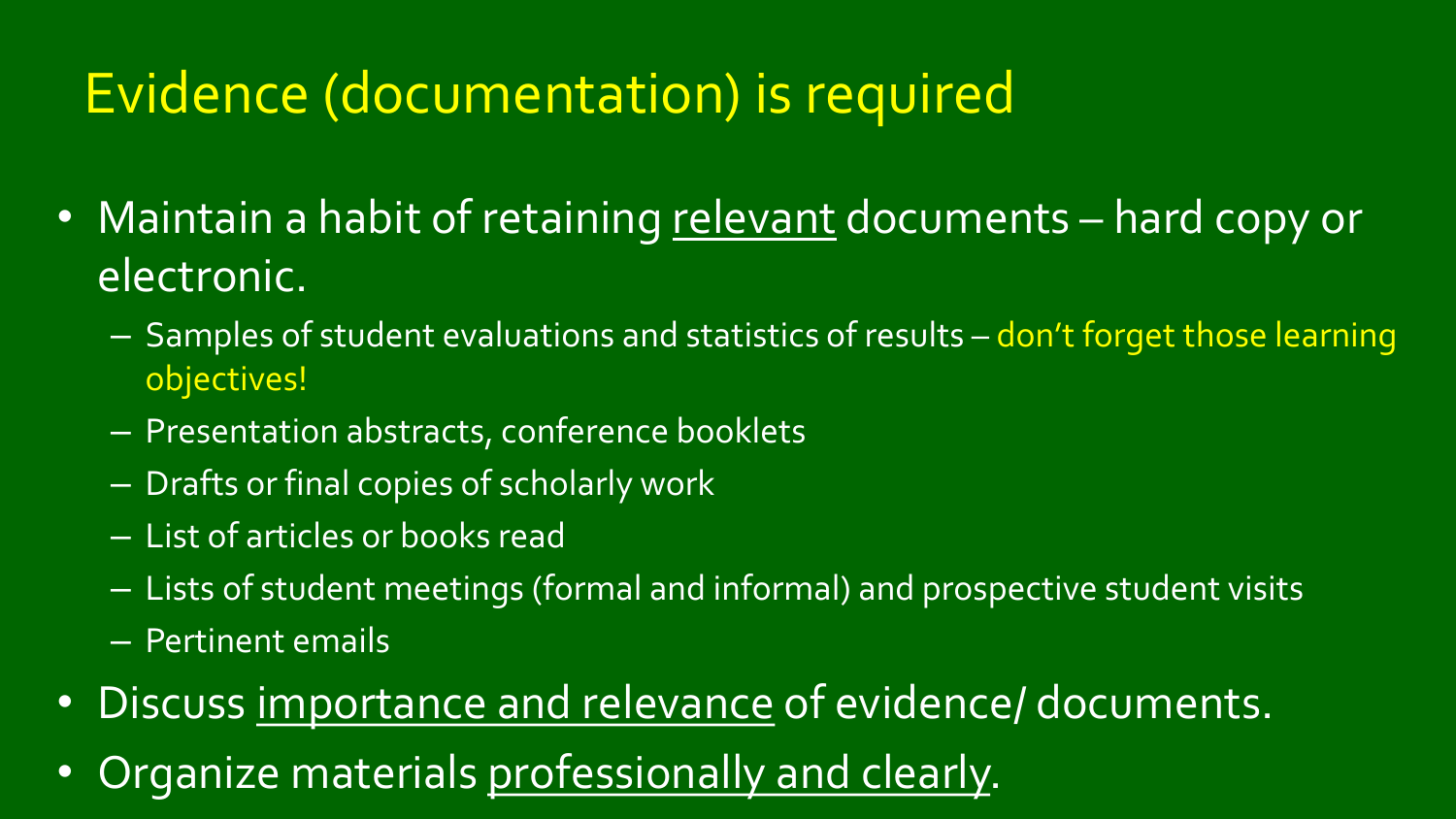## **But what FORMAT do I use??**

- Hard copy narrative
	- Physical copies of documents/evidence
- D2L narrative
	- Electronic copies of documents in folders under Content
- PDF narrative
	- Clickable links
	- –Ability to 'return' to the narrative
	- –Deans Yoder, Seig, and White prefer this format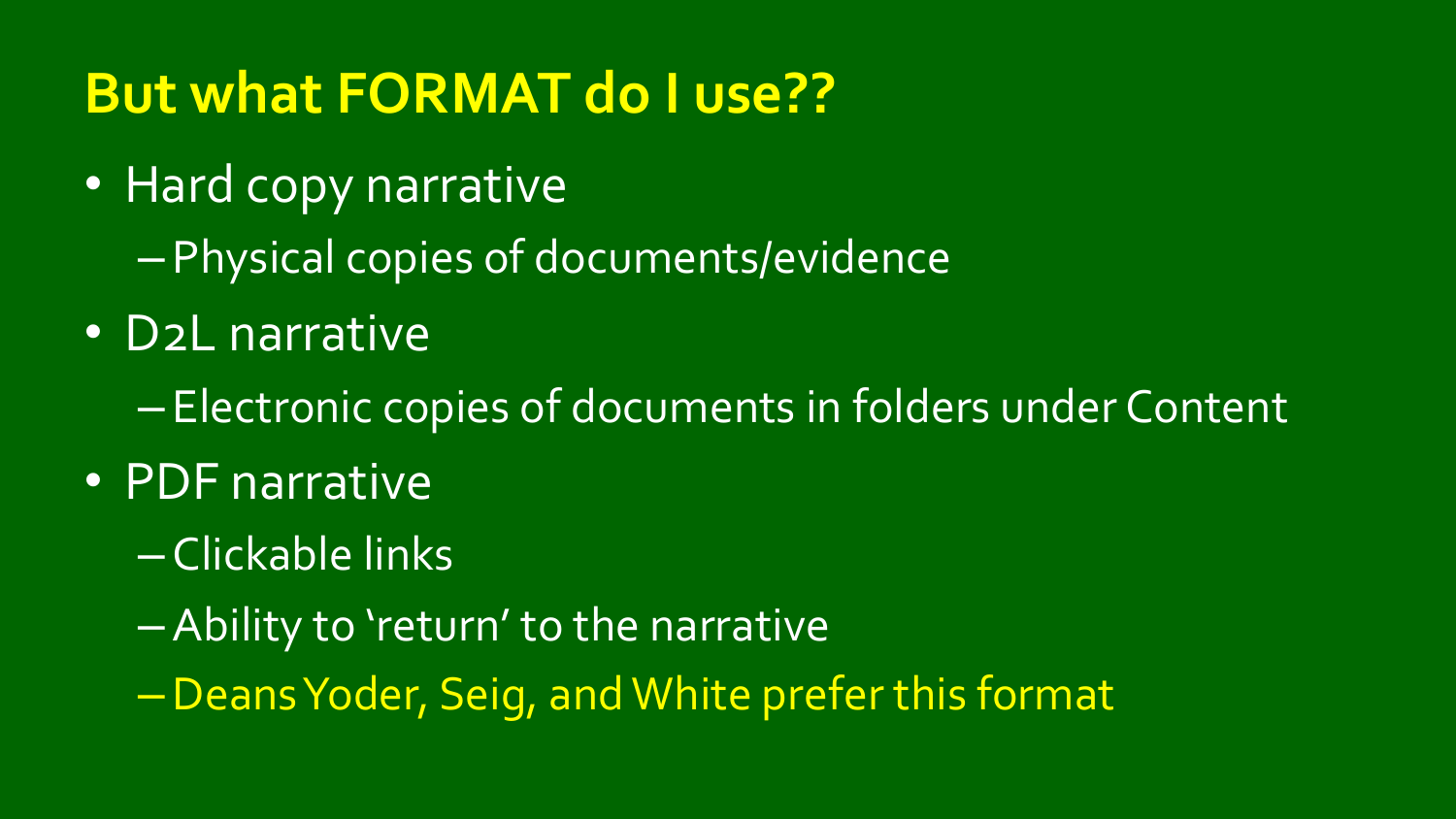## **The weakest PDP/R**

- Are the exact same as last year... and the year before...and the year before that...
- Do not show progress (in each area).
- No evidence or evidence that does not support goal.

# **The strongest PDP/R**

- Show evidence of success.
- Tie evidence to the plan (PDP).
- Explain why/ how goal was successful...or not.
- Discusses growth
- Goals link with department, college, and BSU goals
	- *See next few slides*

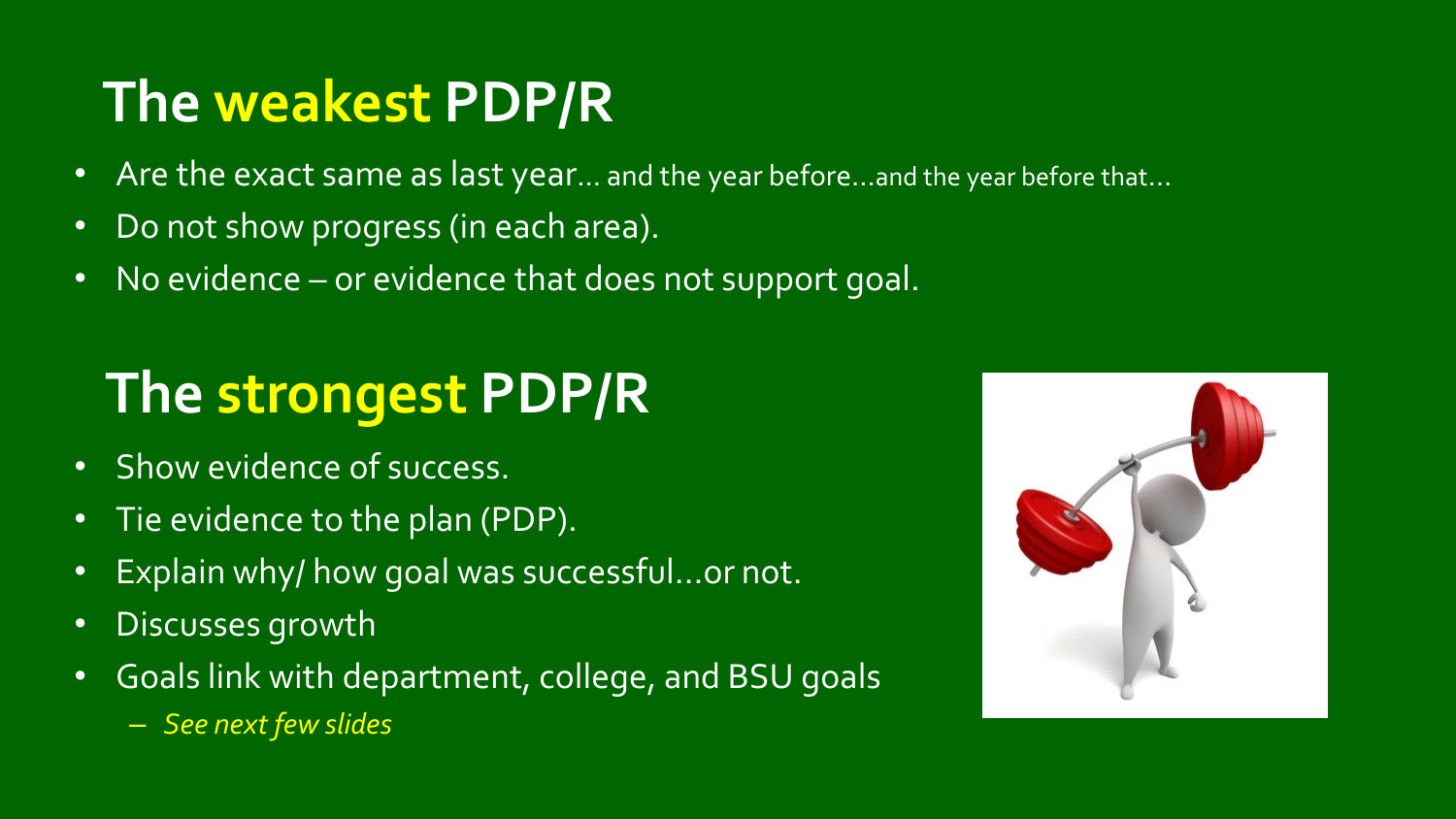# **BSU Mission and Values**

Mission: We create an innovative, interdisciplinary and highly accessible learning environment committed to student success and a sustainable future of our communities, state and planet. Through the transformative power of the liberal arts, education in the professions, and robust engagement of our students, we instill and promote service to others, preservation of the earth, and respect and appreciation for the diverse peoples of our region and world.

#### Shared Fundamental Values:

- **Civic engagement and leadership**
- **International and multicultural understanding**
- **Belief in the power of the liberal arts**
- **Environmental stewardship**

These are core values that guide curriculum and services.

Not tightly defined, they invite interpretation and discovery.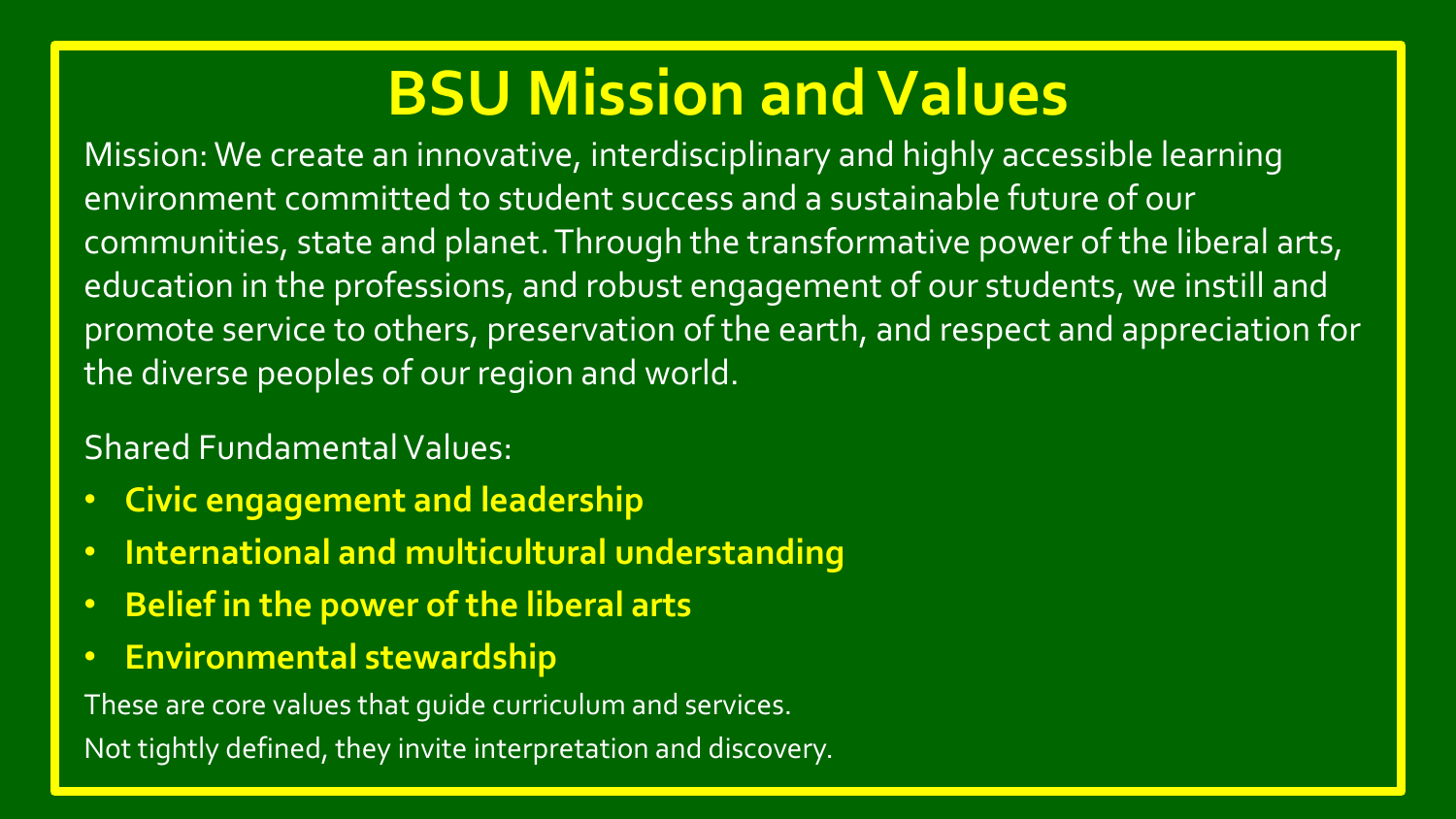#### **Inspired by PLACE, Enriched by DIVERSITY**

#### **STRATEGIC PLAN 2018 - 2023**



#### **MISSION**

We create an innovative, interdisciplinary and highly accessible learning environment committed to student success and a sustainable future of our communities, state and planet. Through the transformative power of the liberal arts, education in the professions and robust engagement of our students, we instill and promote service to others, preservation of the earth and respect and appreciation for the diverse peoples of our region and world.

#### **VISION**

We educate people to lead inspired lives.

#### **SHARED FUNDAMENTAL VALUES**

- Civic engagement and leadership
- International and multicultural understanding
- . Belief in the power of the liberal arts
- · Environmental stewardship





#### STRATEGIC PLAN 2018 - 2023

#### **PRIORITIES & GOALS**



**PRIORITY 1:** Build university capacity through distinguishing themes of place.

GOAL 1: Beginning Fall 2019, create at least one new undergraduate or graduate program a year that incorporates one or more themes of place.

GOAL 2: By Spring 2019, complete a comprehensive study to clarify and focus the university brand as an expression of place themes and devise correlated strategies to improve recruitment and retention of students and employees.

GOAL 3: Beginning Fall 2018, develop at least one new initiative and/or collaboration a year that reflects place themes within and among academics, student life, athletics, and the community.



**PRIORITY 2:** Increase engagement with American Indian communities to become a destination university.

GOAL 1: Strengthen relationships with American Indian communities by doubling the number of experiential learning opportunities available to BSU students in tribal communities by Fall 2022.

GOAL 2: Increase enrollment of American Indian students to 350 (36.7% gain from 2017) by Fall 2022.



#### **PRIORITY 3:** Increase student engagement in campus life.

GOAL 1: Increase participation in the following NSSE areas to Carnegie Class means by Fall 2022:

- Attendance at art exhibits, plays, or other art and music performances;
- Formal leadership roles in student groups or organizations;
- . Opportunities to be involved socially, attending events and activities (includes athletic events), and attend events that address important issues.

GOAL 2: Increase opportunities for faculty and students to engage with one another outside the classroom to the NSSE Carnegie Class means by Fall 2022.

GOAL 3: Improve the quality of interactions with students, academic advisers, faculty, student services staff, and other administrative staff to the NSSE Carnegie Class means by Fall 2022.



**PRIORITY 4:** Strengthen BSU's academic identity by infusing its Shared Fundamental Values into all academic programs.

GOAL 1: By Fall 2019, ensure that the Master Academic Plan is aligned with the Shared Fundamental Values.

GOAL 2: By Fall 2022, infuse Shared Fundamental Values into the curricula of all academic programs.



**PRIORITY 5:** Create a university culture in which diversity is embraced and all people are safe, welcome, and validated.

GOAL 1: Increase the number of international students to 300 (156% gain from 2017), students of color to 700 (18.6%); and faculty and staff of color by 15 (26.8%) by Fall 2022.

GOAL 2: Achieve an increase of at least 0.25 in the mean response to campus climate survey questions about personal experience of a welcoming environment for all aspects of diversity by Spring 2022. Increase the BSU mean for the five NSSE diversity questions to at least the state university mean by 2020.



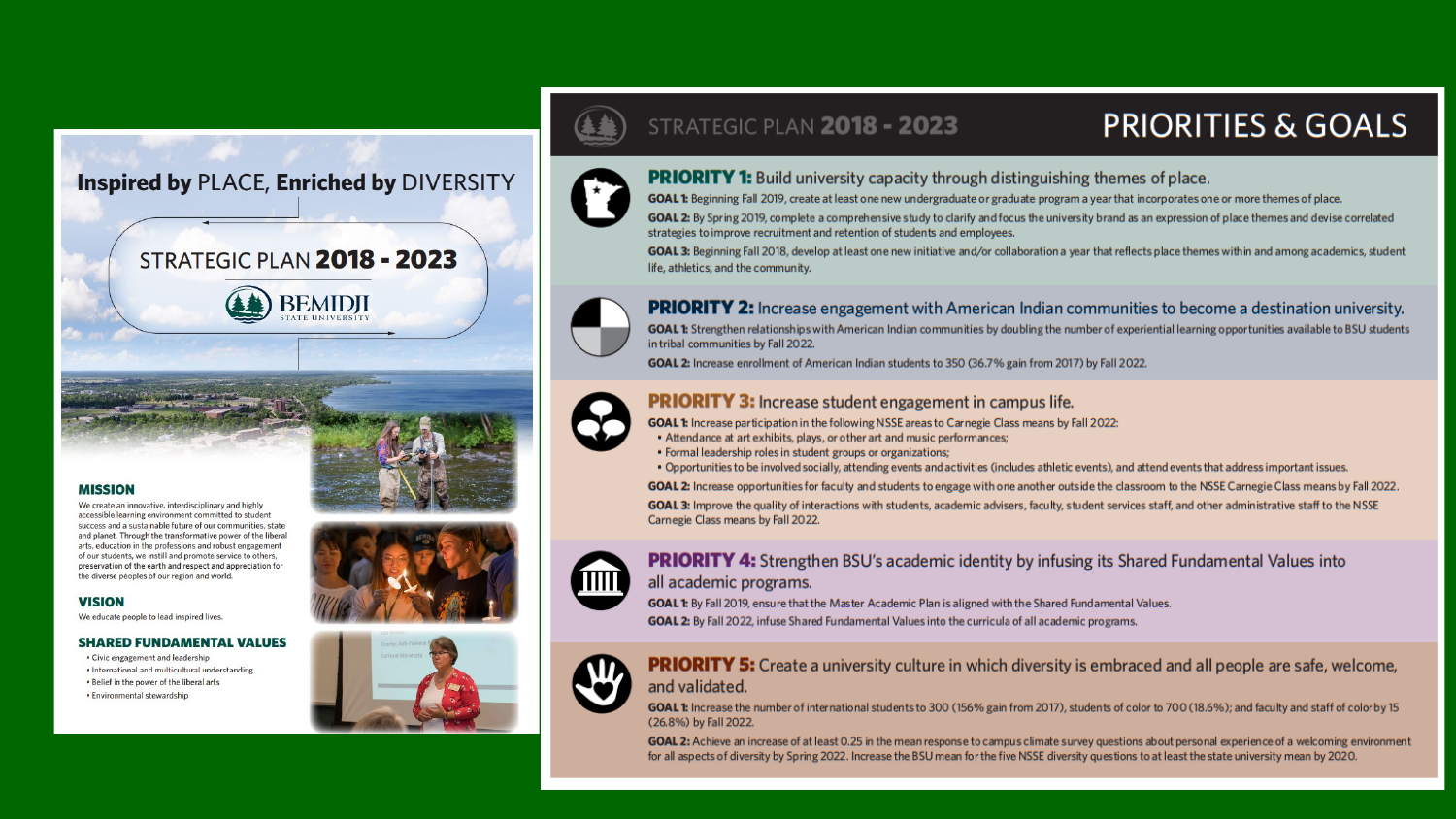### TIPS and STRATIGIES

- Approach with a positive attitude. "This will help me succeed"
- Time, reflection, and effort are required.
- Include assessment/ outcomes of any goal included in your PDP.
- Explain why/ how goal was successful or not.
- Get feedback from colleagues to improve document:
- Colleagues, Mentor, Department Chair, Dean.